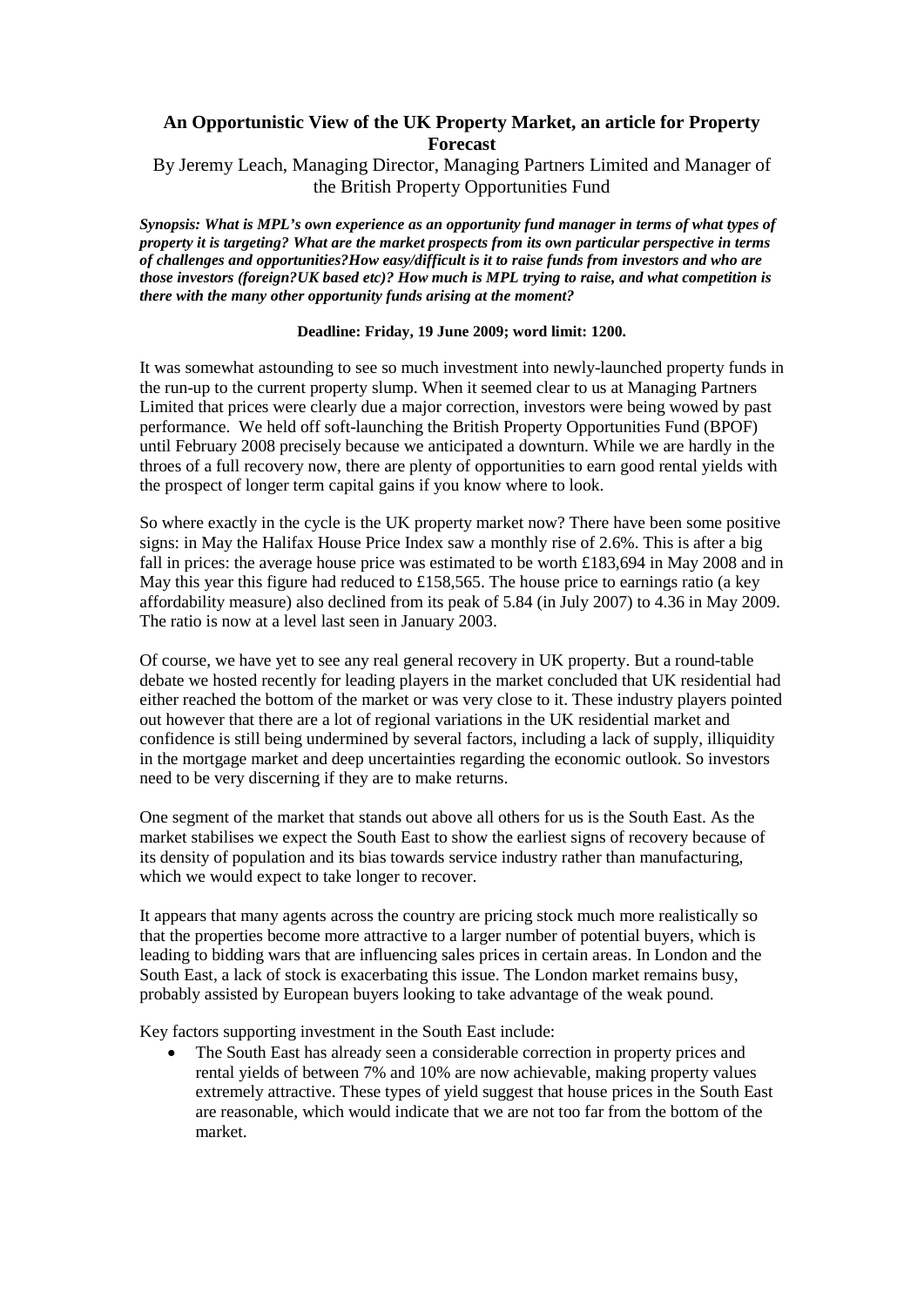- The South East has always had higher, more robust property values because of inherent local affluence and therefore the rise in property prices has not been as exponential in the South East as in other regions where property prices have been pushed to dizzy heights by buy to let investors.
- The South East has a much greater density of population that has continued to be a market driver for higher house prices and affordability levels have sustained greater property values as result of higher salary levels.
- There has been a shortage of housing in the South East since the Second World War and with a continued increase in economic migration, the demand for new homes in the South East will continue to rise during a period of time when new home construction is at a critically low level. When the property market turns, demand will outstrip supply.
- The region has a greater concentration of financial and service related industry, which is the sector that is likely to see more rapid recovery whereas the north of England has a larger manufacturing base where greater numbers of employees are reliant on the prosperity of industrial companies that will take a great deal longer to recover. We should therefore expect to see longer term unemployment in certain regions, which will depress property prices for longer.

The types of property we have been interested in include refurbished apartment blocks and Victorian terraced properties, all with high yields. We have avoided new builds because they have been notoriously overpriced by developers and tend to carry much higher management and service fees that can impact heavily on the net yield.

So far we have not invested the BPOF in commercial property. But that is likely to change this year. There are some very strong yields to be obtained in the sector and many commercial properties are currently attractively priced for cash-rich funds and investors. Commercial property values are now down by around 40% since their peak in 2007. This means there are a number of attractive opportunities in this market and again, current yields, even allowing for a realistic estimate of tenant fallout, will provide a strong real return.

Yields of 8% and 9% are available at present on commercial property that could also see some strong capital growth in the longer term. Compelling valuations, a degree of transparency and a relatively secure income are returning to the commercial property market and for that reason we are looking to increase our exposure to this asset class, although investors still need to tread carefully and choose a property that is in a good spot with reliable tenants and which is undervalued.

Another area that we have looked at recently is working with developers who have developments with lots of good potential but who are facing a freeze on funding because their banks have become cautious and want to see evidence of sales before continuing to lend against these projects. As a cash-rich fund, we are in a position to buy some of these properties off-plan, provided they offer strong rental yields, long-term capital growth prospects, or both.

MPL is not alone in launching a property fund over the last year but there still has not been that many, despite the logic in investing near the bottom of the market. Several of these launches have been close-ended funds, which are much less transparent and have no track record. To some extent this goes against the grain at a time when investors are nervous and need to see a track record and transparency.